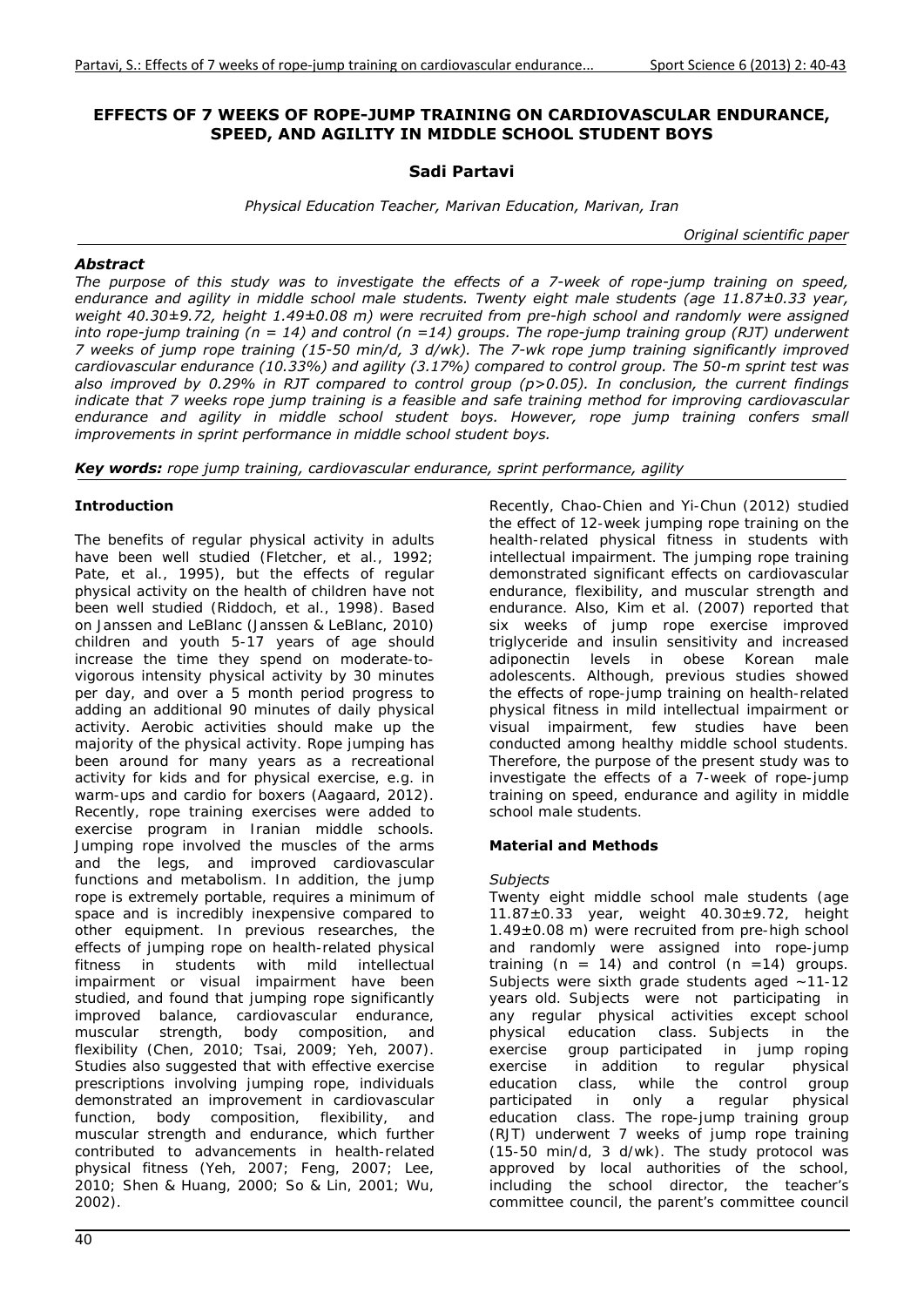and student representatives. Informed consent was obtained from the parents to allow students to co M the jumping rope training was administered from 15:30 to 16:45. Anthropometric variables, endurance, speed and agility were measured before and after 7 weeks of jump rope exercise in both groups. Body weight was measured with a digital scale (sensitivity of 0.1 kg) and height was measured to the nearest millimeter. BMI was calculated as weight in kilograms divided by the square of height in meters. o participat onducted be March, 2013. te in the etween Janu Every Sund study. The uary 19<sup>th</sup>, 2 day, Monday e study w 2012 and 14 y, Wednesda was  $4<sup>th</sup>$ ay,

| Table 1. Rope-Jump training program |  |
|-------------------------------------|--|
|                                     |  |

|      |                      | Exercise duration |                                                                |              |  |  |
|------|----------------------|-------------------|----------------------------------------------------------------|--------------|--|--|
| Week | Intensity<br>(jumps/ | Warm<br>up        | Exercise                                                       | Cool<br>down |  |  |
|      | min)                 | $(5 \text{ min})$ |                                                                | (5 min)      |  |  |
| 1    | 60                   |                   | 60 rep $\times$ 1 min with 30 second<br>rest (15 min exercise) |              |  |  |
| 2    | 60                   |                   | 60 rep $\times$ 1 min with 30 second<br>rest (20 min exercise) |              |  |  |
| 3    | 70                   |                   | 70 rep $\times$ 1 min with 30 second<br>rest (30 min exercise) |              |  |  |
| 4    | 70                   | Stretching        | 70 rep $\times$ 1 min with 30 second<br>rest (35 min exercise) | Stretching   |  |  |
| 5    | 80                   |                   | 80 rep x 1 min with 30 second<br>rest (40 min exercise)        |              |  |  |
| 6    | 85                   |                   | 85 rep x 1 min with 30 second<br>rest (45 min exercise)        |              |  |  |
| 7    | 95                   |                   | 95 rep x 1 min with 30 second<br>rest (50 min exercise)        |              |  |  |

### *R Rope jump tr raining*

Subjects in the exercise group participated in supervised interval endurance rope training three times per week, 15-50 min/d for 7 weeks. The detailed exercise training program is su ummarized i in Table 1.

# **Physical fitness test**

### *Measure of cardiorespiratory endurance*

Cardiorespiratory endurance was measured by 540 m run test on in an outdoor volleyball court. After warming up, participant started running around the rectangular court (volleyball court) that the dimensions were  $18\times9$  m (Figure 1). Subjects run 10 times around the volleyball court. Time used to complete 540 m distance is recorded in minute: second. Subjects should walk for 3-5 min immediately after test to cool down. The 50-m sprint test was completed on in an outdoor track. This test is highly correlated with anaerobic capacity of the body and has been used in schoolage children. Five trials were allowed for the participants to become familiar with the 50-m sprint test. Each sprint commenced with a 5-s countdown and a 2-min recovery was given between trials. The fastest time achieved (s seconds) wa as recorded.



Figure 1. The rectangular court (volleyball court) that the dimensions were  $18\times9$  m.

The 30-yard T-drill is an agility and conditioning test (Figure 2) that start in a two-point stance, then sprint forward  $5$  yard  $(4.6 \text{ m})$  to a marked spot on the ground, side-shuffle to the right and touch a line 5 yard away with the right hand, shuffle back to the left 10 yard (9 m) touch the far line 5 with the left hand, shuffle back to the right 5 yard to the marked spot, touch the marked spot with either foot and backpedal through the star line to the finish (Brown & Ferrigno 2005).



Figure 2. The 30-yard T-drill test [16].

### *<i>Statistical Analysis*

Dependent t-student and independent t-student were used to compare the difference between data related to before and after the training session and to compare two groups with each other, respectively. All data are presented in mean±SD. Statistical significance was set at p<0.05 for dependent and independent t-student. All obtained data were analyzed using SPSS 16.0.

### **R esults**

At baseline, no significant difference was found in body weight, body mass, BMI, Endurance 540 m test, 50-m sprint test and T test between the rope jump training and control group. Descriptive data (Mean±SD) on anthropometry are depicted in table 2. Descriptive data on endurance 540 m test, 50-m sprint test and T test in both groups were demonstrated in table 3. The 7-wk rope jump training significantly improved cardiovascular endurance compared to control group. The 50-m sprint test was also improved by 0.29% in rope jump training group compared to control group  $(p > 0.05)$ . (10.33%) and agili ity (3.17% %)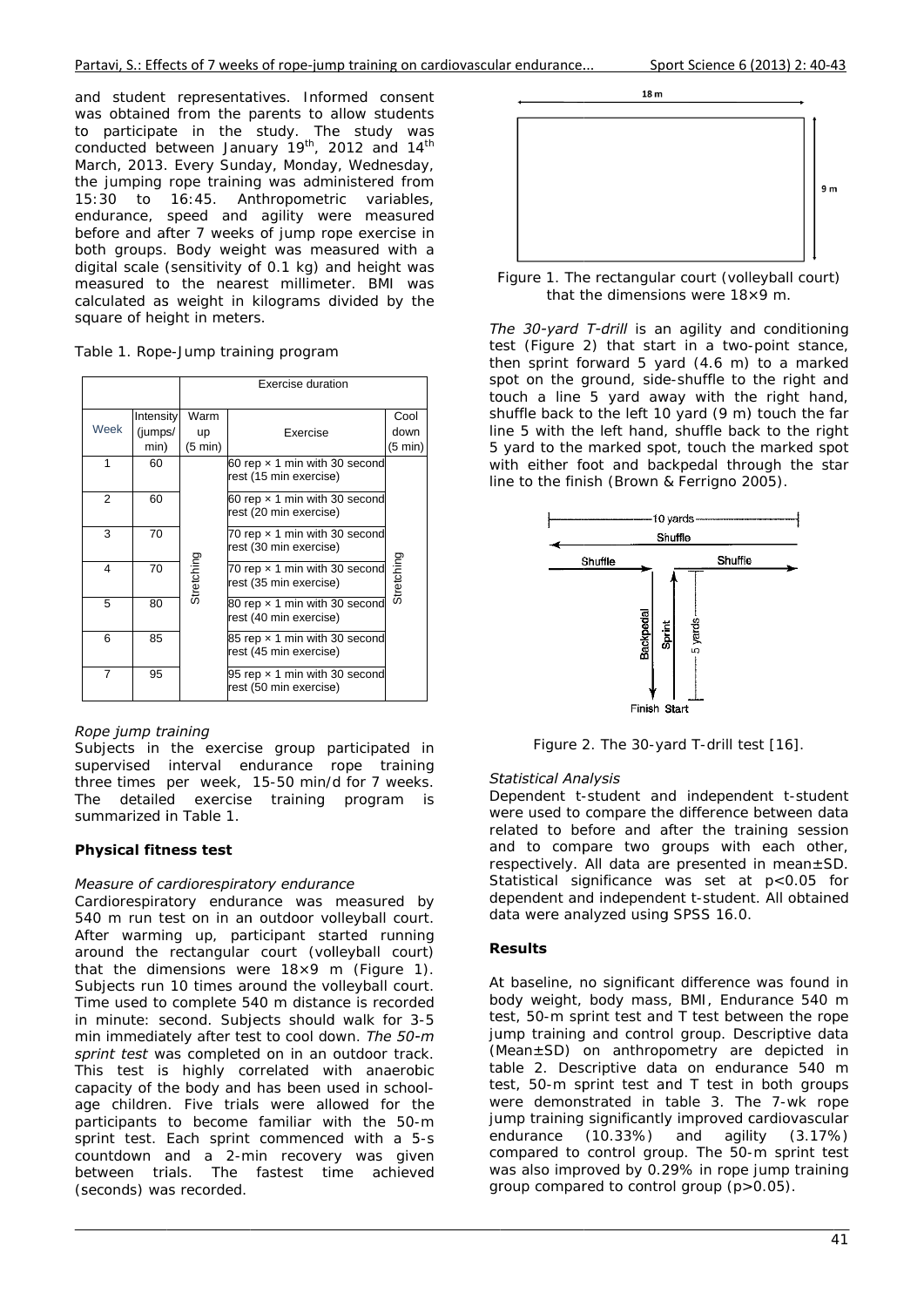| Table 2. Descriptive data (Mean $\pm$ SD) on anthropometry in sixth grade boy students |  |
|----------------------------------------------------------------------------------------|--|
|----------------------------------------------------------------------------------------|--|

| Rope jump training group (n=14) |                  |          | Control group (n=14) |                   | Mean %  |
|---------------------------------|------------------|----------|----------------------|-------------------|---------|
| Pre                             | Post             |          | Pre                  | Post              | Changes |
| 11.85±0.36                      | $11.85 \pm 0.36$ |          | $11.89 + 0.31$       | $11.89 \pm 0.31$  |         |
| $1.49 \pm 0.07$                 | $.50 \pm 0.06$   |          | $1.49 \pm 0.09$      | $1.49 \pm 0.08$   |         |
| $40.67 \pm 7.44$                | $37.64 \pm 6.90$ | 4.66     | $40.02 \pm 11.31$    | $40.23 \pm 11.82$ | $-6.15$ |
| $18.31 \pm 0.25$                | $16.72 \pm 0.18$ | $-0.086$ | $18.02 + 0.32$       | $18.12 \pm 0.11$  | 0.005   |
|                                 |                  |          | Mean % Changes       |                   |         |

BMI, body mass index; %, relative change from the initial value at Pre.

Table 3. Descriptive data (Mean±SD) on Physical fitness test in sixth grade boy students

|                              | Rope jump training group (n=14) |                               | Mean %            | Control group $(n=14)$ |                 | Mean %  |
|------------------------------|---------------------------------|-------------------------------|-------------------|------------------------|-----------------|---------|
|                              | Pre                             | Post                          | Changes<br>Pre    | Post                   | Changes         |         |
| Endurance 540 m test (min:s) | $2.44 \pm 0.22$                 | $2.18 \pm 0.11^{\frac{5}{3}}$ | $10.33^{\dagger}$ | $2.52 \pm 0.05$        | $2.38 + 0.30$   | 4.67    |
| $50$ m test (s)              | $8.42 \pm 0.44$                 | $8.38 \pm 0.56$ <sup>\$</sup> | 0.29              | $9.21 \pm 0.82$        | $9.50+0.81$     | $-3.89$ |
| test (s)                     | $8.58 + 0.64$                   | $8.26 \pm 0.58$ <sup>3</sup>  | 3.17 <sup>1</sup> | $9.23 \pm 0.48$        | $8.96 \pm 0.43$ | 2.65    |

**\***, Significance change between Pre and Post (p < 0.05) **†**, Significance difference in relative change before intervention (p < 0.05); **§**,Significance difference between groups; %, relative change from the initial value at Pre.

### **Discussion and conclusion**

The aim of the present study was to assess whether the 7-week jumping rope training could be used to improve cardiovascular endurance, speed and agility in adolescent boy (sixth grade boy students). There is limited information regarding whether rope jump training can be used as training method to improve physical fitness in adolescent boy. The main findings of this study indicated that 7-week jumping rope training for 15-50 min/d, 3 d/wk significantly improved cardiovascular endurance (10.33%) and agility (3.17%) in adolescent boys. These results indicate that rope jump training for 7 weeks is a feasible and effective method for improving cardiovascular endurance and agility performance in adolescent boys. These findings are accordance with Chao-Chien and Yi-Chun (2012) demonstrated that the 12-week jumping rope training significantly affects on cardiovascular endurance, flexibility, muscular strength and endurance in students with intellectual impairment. Also, our finding are consistent with previous studies reported that jumping rope training significantly improved balance, cardiovascular endurance, muscular strength, body composition, and flexibility (Chen, 2010; Tsai, 2009; Yeh, 2007). Chao-Chien, and Yi-Chun (2012) demonstrated significant improvement after rope jump training in visually impaired students.

Ozer et al. (2011) was assessed the effects of a 12-week "rope jumping" and "weighted rope jumping" training programs on functional parameters including multi-joint coordination and proprioception, strength, endurance in adolescent female volleyball players. They demonstrated significant improvement in physical fitness variables. In addition, our finding demonstrated non-significant improvement by 0.29% in speed performance as measured by 50 m test after 7 week jumping rope training. However, there is less information concerning the influence of rope jump training on speed performance. In addition to the effects of rope jump training on physical fitness variables, the beneficial effects of such training on lymphocyte ABCA1 protein expression and lipid profiles among overweight and obese boy adolescents was evaluated (Ghorbanian, et al., 2013). Takai, et al., (Takai, et al., 2013) reported the 8-wk body mass-based squat training (100 reps/day, 45 sessions) significantly decreased percent body fat (4.2%) and significantly increased the lean body mass (2.7%), muscle thickness (3.2%) and strength of the knee extensors (16.0%), compared to control group. In conclusion, the current findings indicate that 7 weeks rope jump training is a feasible and safe training method for improving cardiovascular endurance and agility in middle school student boys. However, rope jump training confers small improvements in sprint performance in middle school student boys.

### **References**

Aagaard M. (2012). *Rope Jumping Fitness: The Complete Guide To Jump Rope Fitness*. Kobehavn: Denmark. Brown, L.E. & Ferrigno, V.A. (2005). *Training for speed, agility and quickness*. (pp. 80-81). Human Kinetics. Chao-Chien, C., & Yi-Chun, L. (2012). Jumping Rope Intervention on Health-Related Physical Fitness in Students with Intellectual Impairment. *The Journal of Human Resource and Adult Learning, 8*(1), 56-62.

Chen, H.M. (2010). *The Effects of rope skipping on health-related physical fitness in student with mild intellectual disability: A case study*. /Unpublished Master's Thesis/. Taipei: National Taiwan Normal Un.

- Feng, T.C. (2007). *The influence of rope skipping on health related physical fitness of junior high school students-A case study of huei-long elementary and junior high school*. /Unpublished Master's Thesis/. Taipei: Fu Jen Catholic University.
- Fletcher, G.F., Blair S.N., Blumenthal, J., et al. (1992). *Statement on exercise. Benefits and recommendations for physical activity pro-grams for all Americans*. A statement for health professionals by the Committee on Exercise and Cardiac Rehabilitation of the Council on Clinical Cardiology, American Health Association. Circulation, 86:340-344.